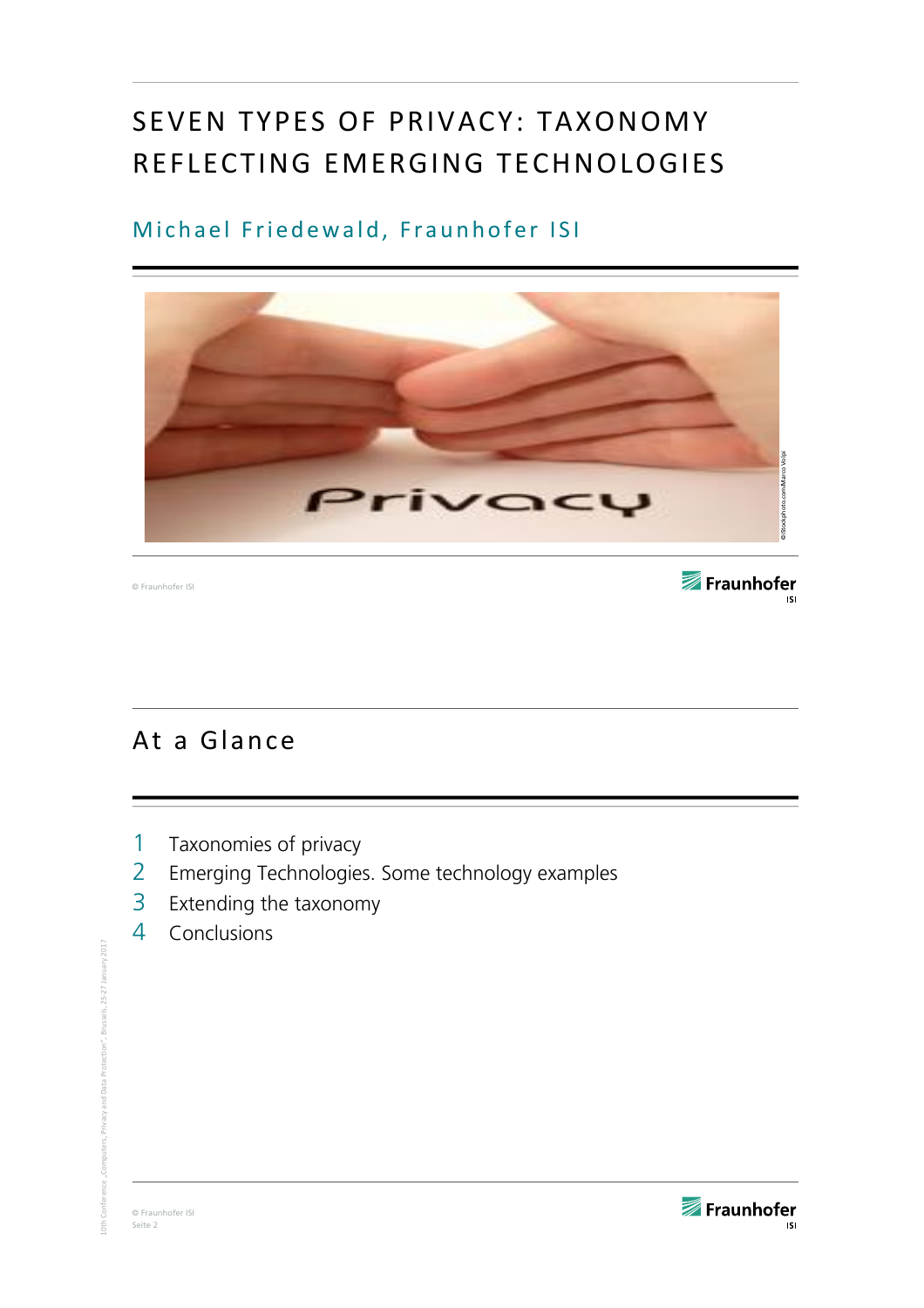### Taxonomies

Popular taxonomies are on privacy infringements and harms, not privacy



## Taxonomies

Popular taxonomies do not reflect newer technology developments well:

- **privacy of the person**
- **privacy of personal communications**
- **privacy of personal behaviour**
- **privacy of personal data**

(Roger Clarke, 1997 ff.)

2017

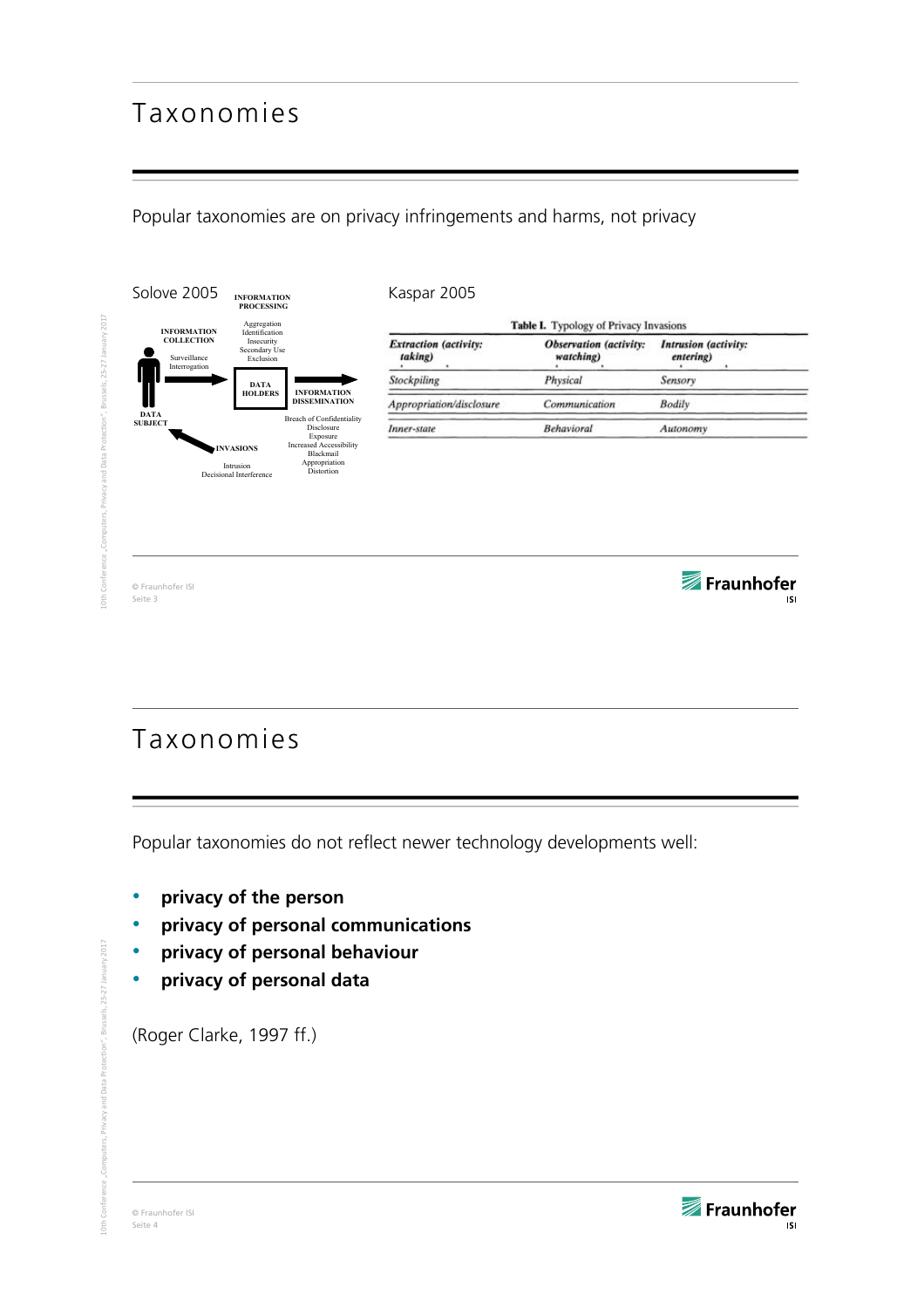### Challenges: Integrated surveillance robots – "cyborg insects"



anuary  $2017$  $10$ th $\,$  Conference "Computers, Privacy and Data Protection", Brussels, 25-27 January 2017

© Fraunhofer ISI Seite 5

Fraunhofer

# Some new and future technologies impacting privacy (1/3)

- New surveillance technologies
	- § Drones/UAS, Terahertz Scanners
	- New quality of visual surveillance (cladestine, intrusive)
	- Invade former sanctuarys (garden, home, body)





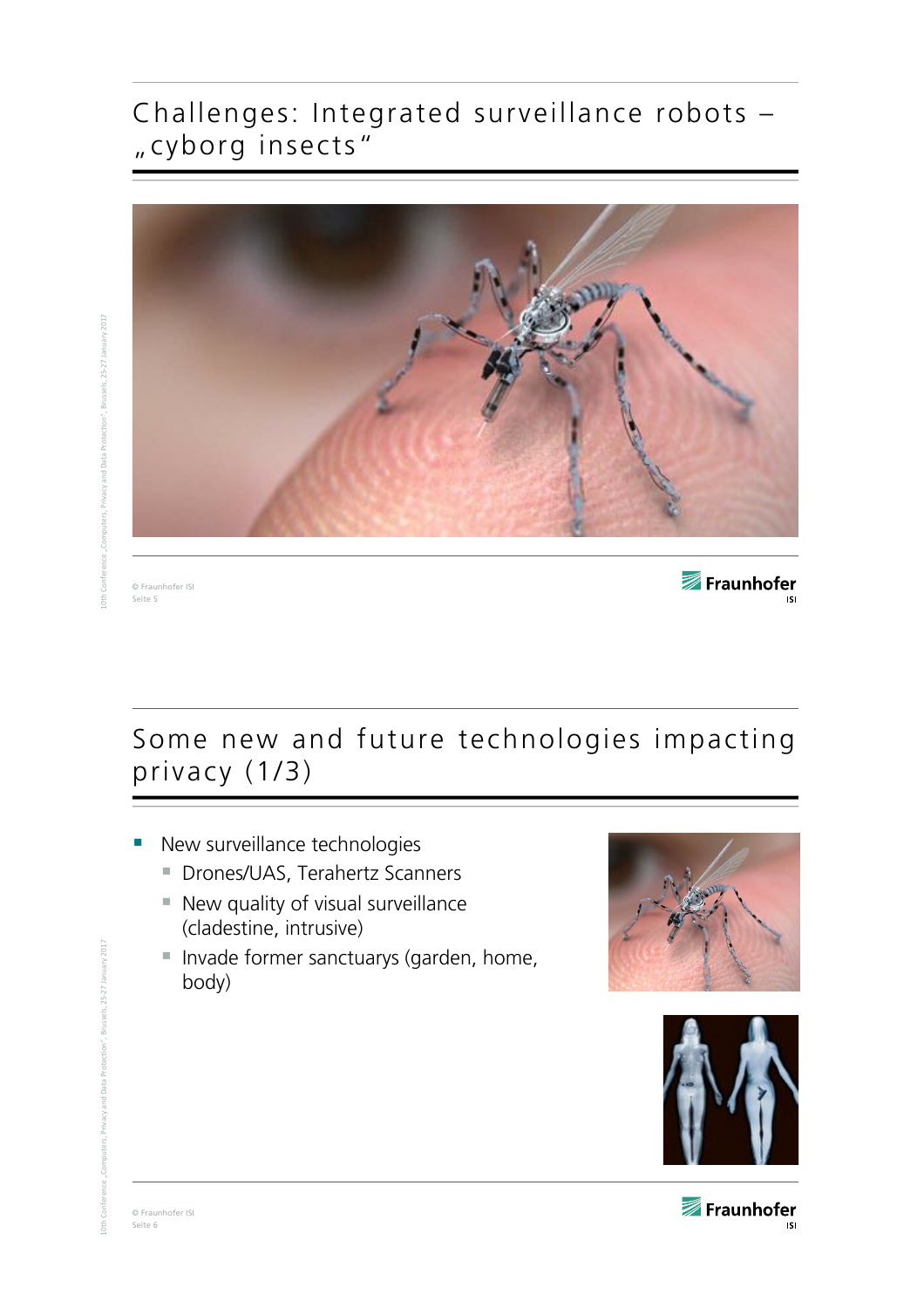# Biometrics: Not "Minority report"



© Fraunhofer ISI Seite 7

Fraunhofer

## ... but Viewdle



© Fraunhofer ISI Seite 8



 $2017$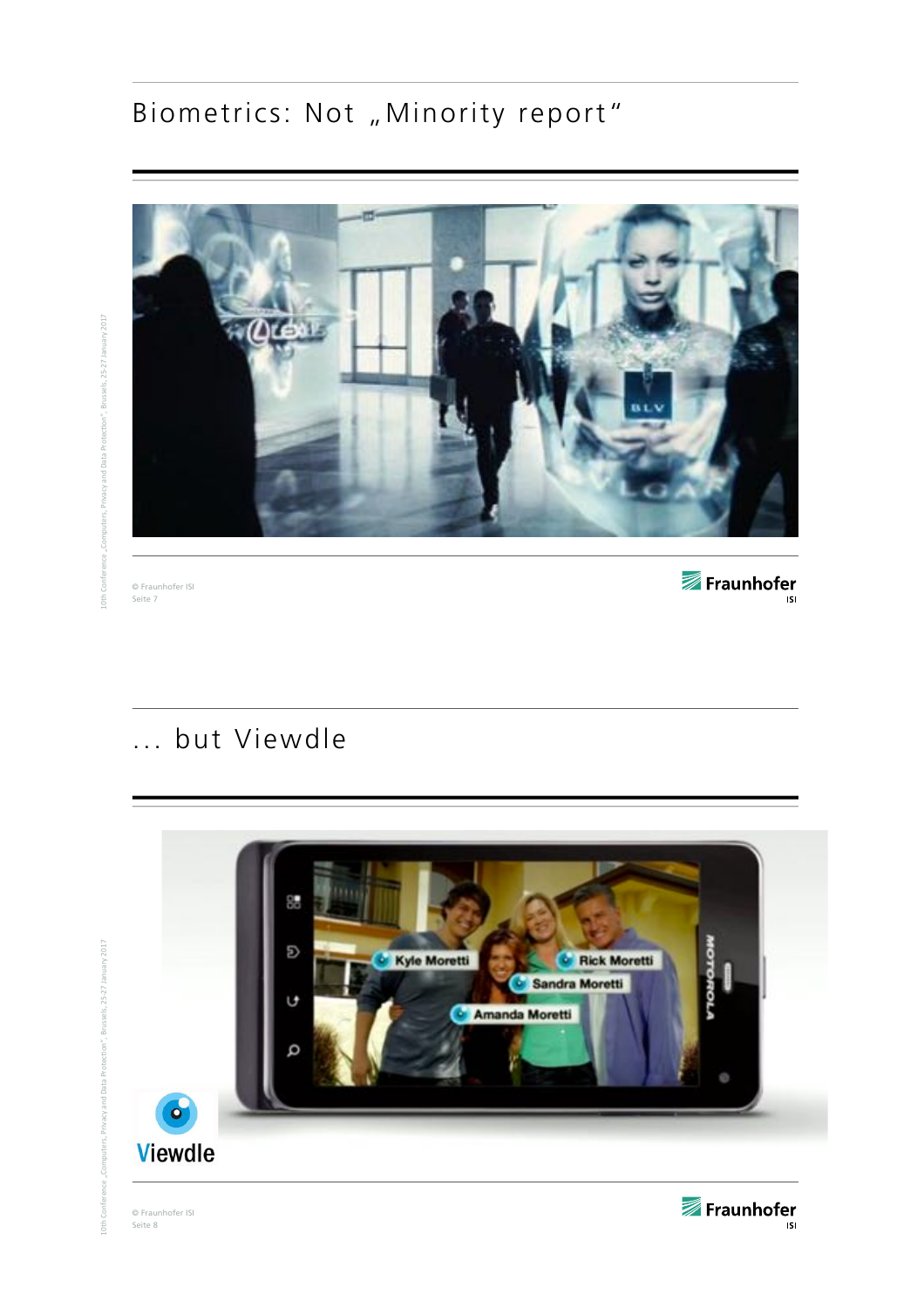# Face recognition: Emotions, Gender, Age



© Fraunhofer ISI Seite 9

Fraunhofer

## Pervasive surveillance: Not 1984 and "big brother"



© Fraunhofer ISI Seite 10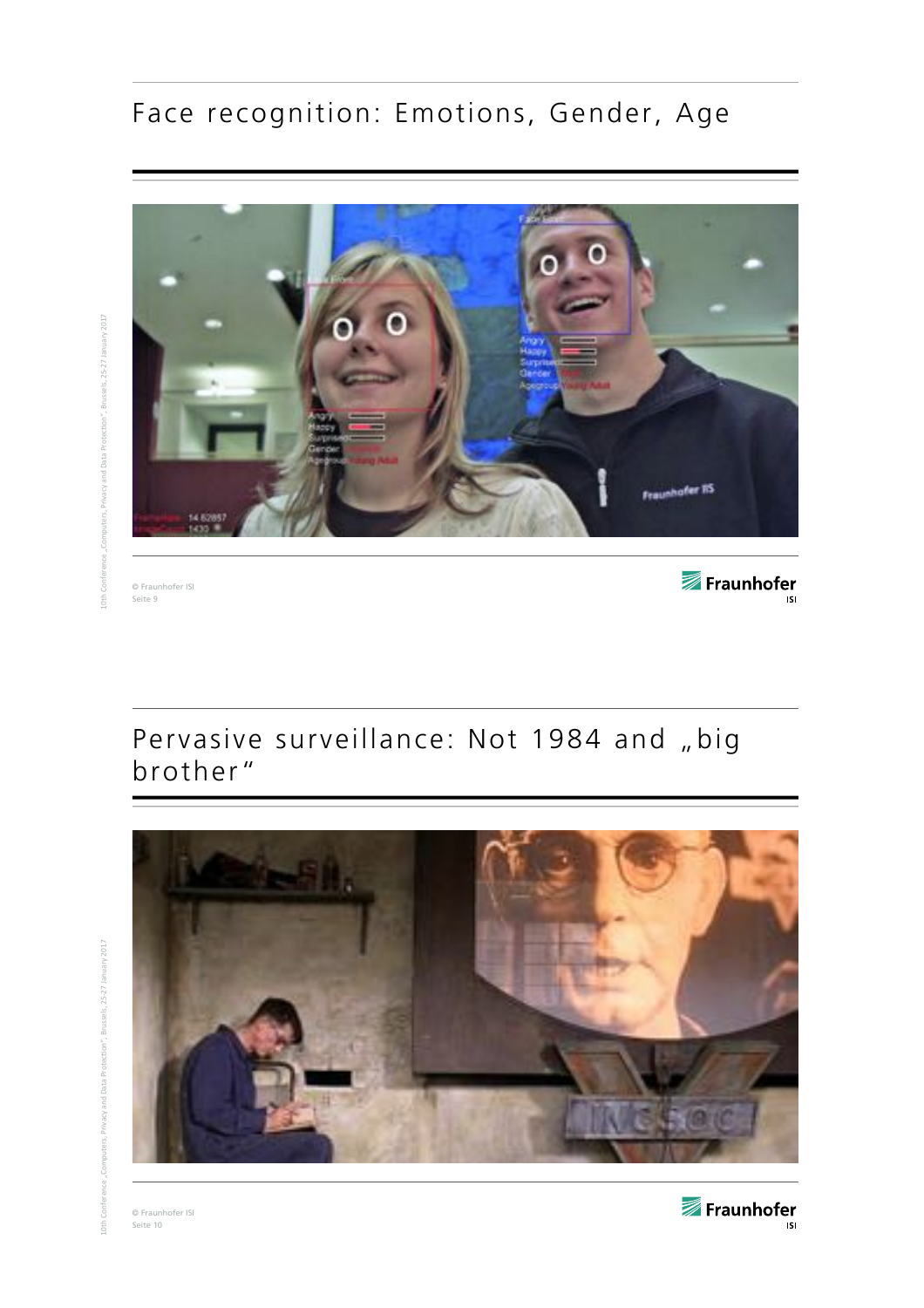## ... but smart TVs, Alexa & Co: perfect bugs



3russels, 25-27 January 2017  $10$ th $\,$  Conference "Computers, Privacy and Data Protection", Brussels, 25-27 January 2017

Seite 11

Some new and future technologies impacting privacy (1/3)

- § Second generation biometrics
	- Soft biometrics, behavioural biometrics
	- Recognition can take place covertly and from distance
	- High degree of sensitive (and surplus) data
	- $\rightarrow$  medical conditions and emotional states



**ISI** 

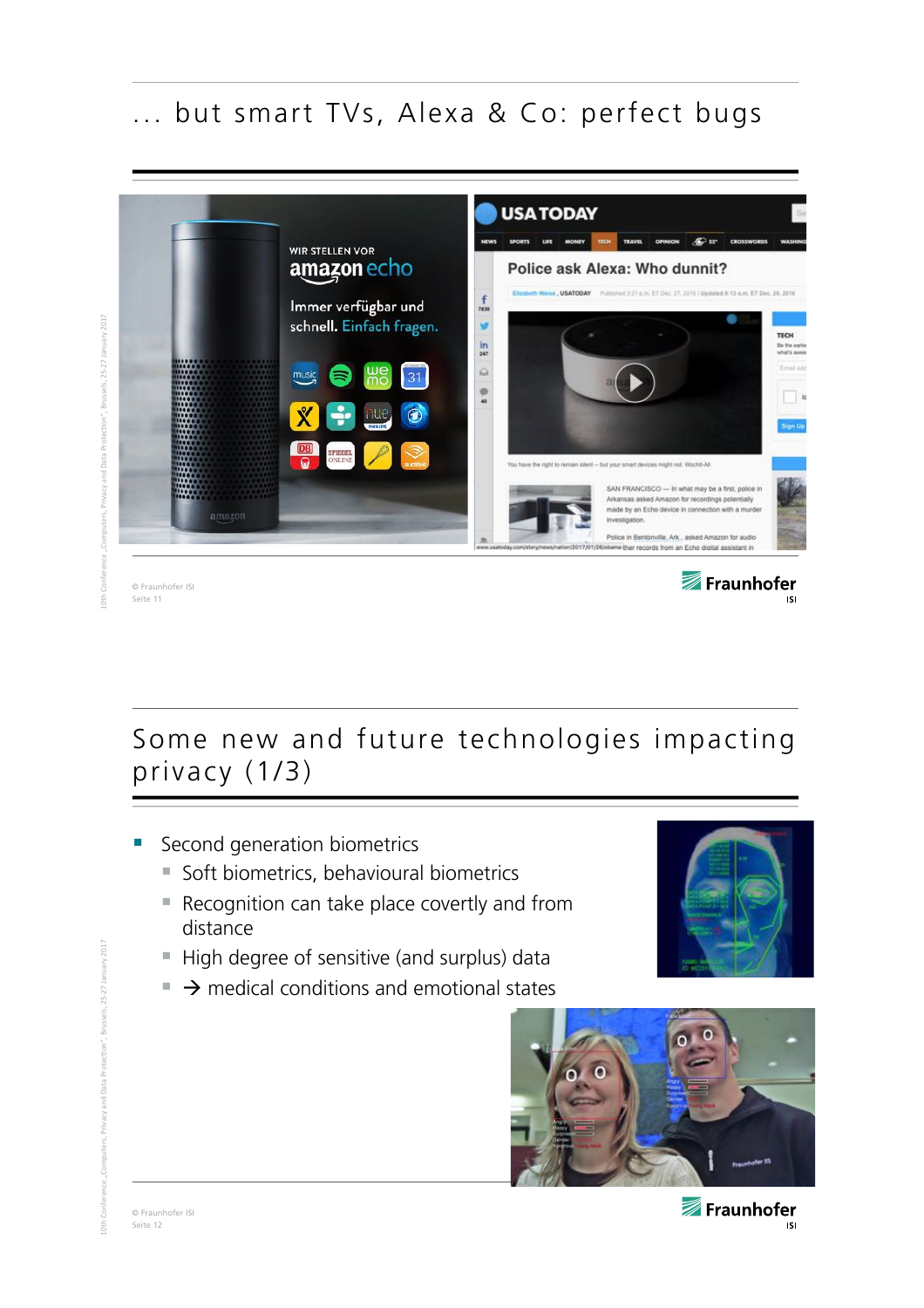# Challenges: "Gattaca"...



© Fraunhofer ISI Seite 13

Fraunhofer

# ... becoming reality



Fraunhofer  $\overline{\phantom{a}}$  is i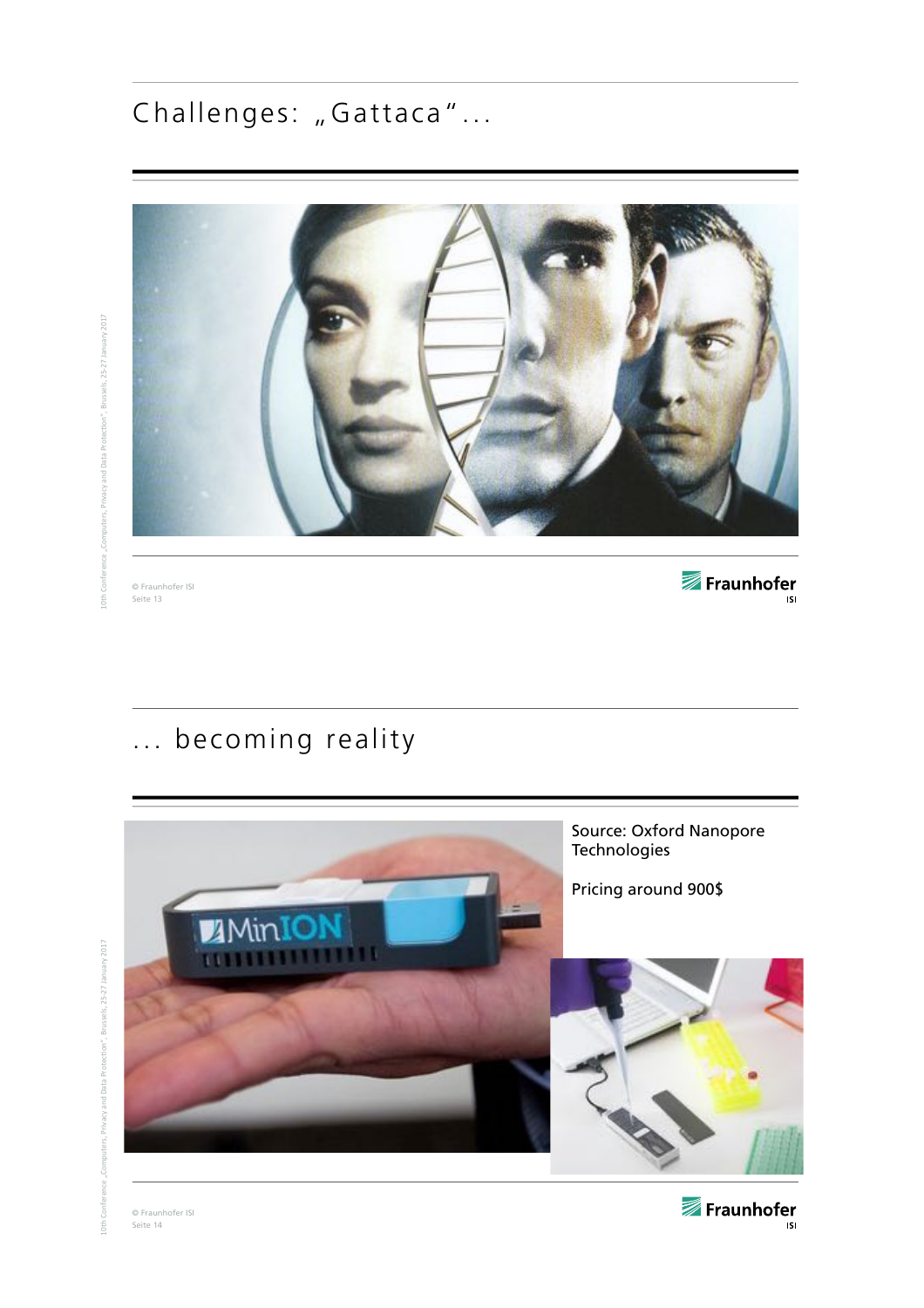### Some new and future technologies impacting privacy (2/3)

- Next generation DNA sequencing
	- On the spot analysis of (whole) genome at reasonable price seems feasible in next few years
	- Richest personal information possible, but still unclear what it can reveal (sex, race, predisposition for diseases. …)
	- Information not only about individual but also about relatives and descendants





© Fraunhofer ISI Seite 15

 $10$ th $\,$  Conference "Computers, Privacy and Data Protection", Brussels, 25-27 January 2017

<sub>2017</sub>

Fraunhofer **ISI** 

# Challenges: Neuro-Technologies



© Fraunhofer ISI Seite 16

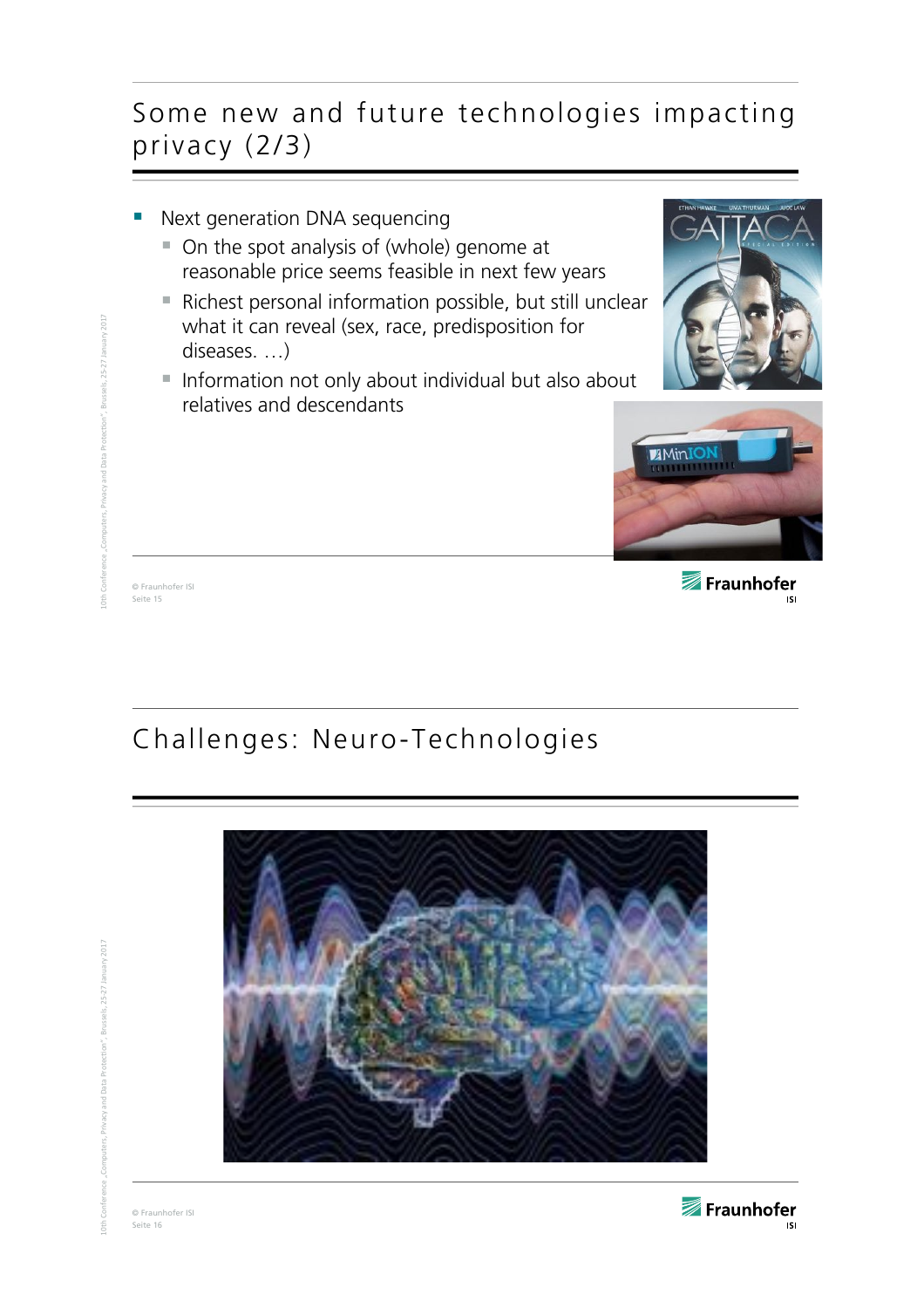# No longer "Star Trek"



© Fraunhofer ISI Seite 17

Fraunhofer

# ... but a real game controller



© Fraunhofer ISI Seite 18

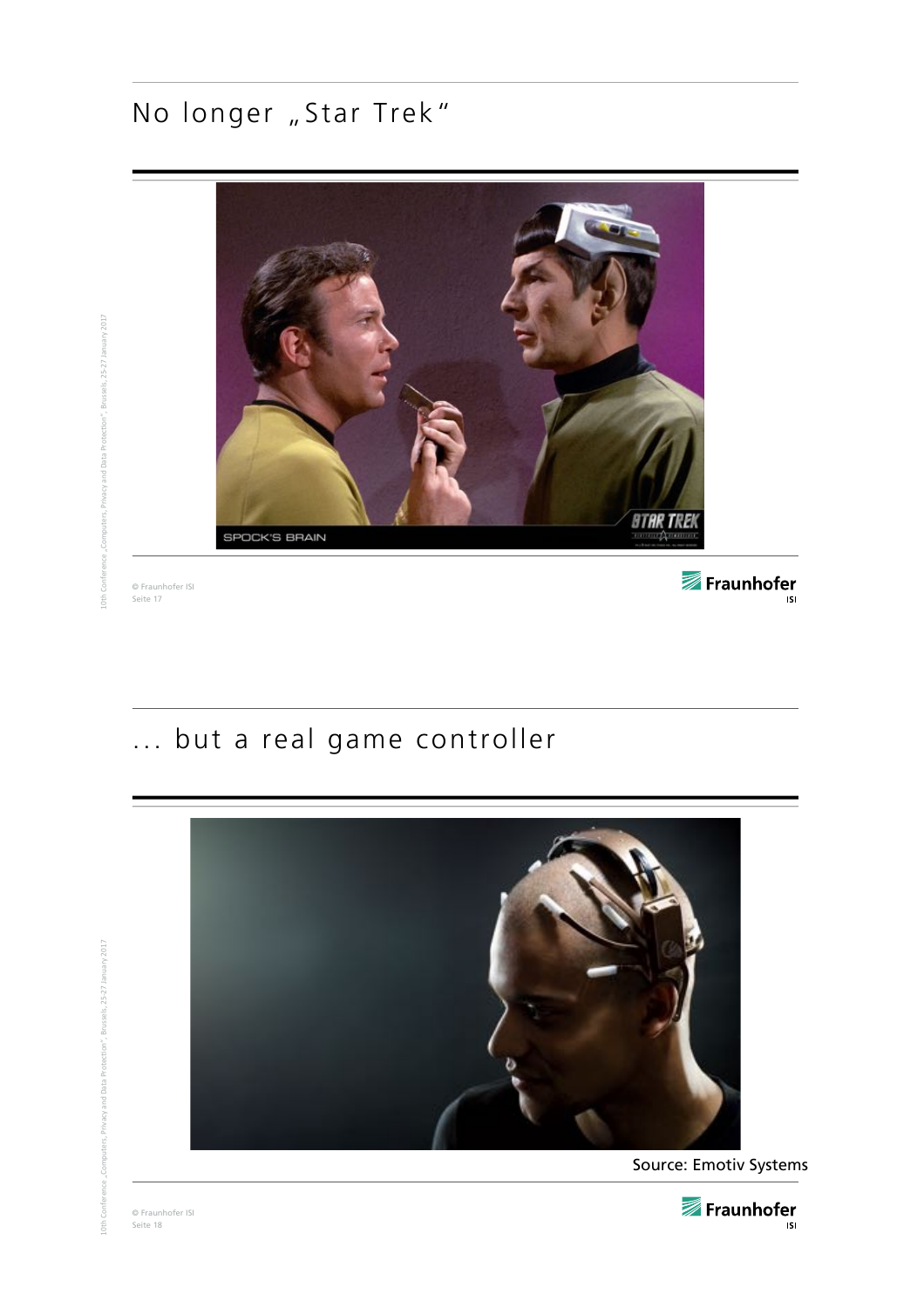## Some new and future technologies impacting privacy (3/3)



# Seven types of privacy  $-$  an heuristically extended taxonomy

- 1. Privacy of the person
- 2. Privacy of personal communication
- 3. Privacy of behaviour and action
- 4. Privacy of (personal) data **and image**
- **5. Privacy of location and space**
- **6. Privacy of thought and feeling**
- **7. Privacy of association**

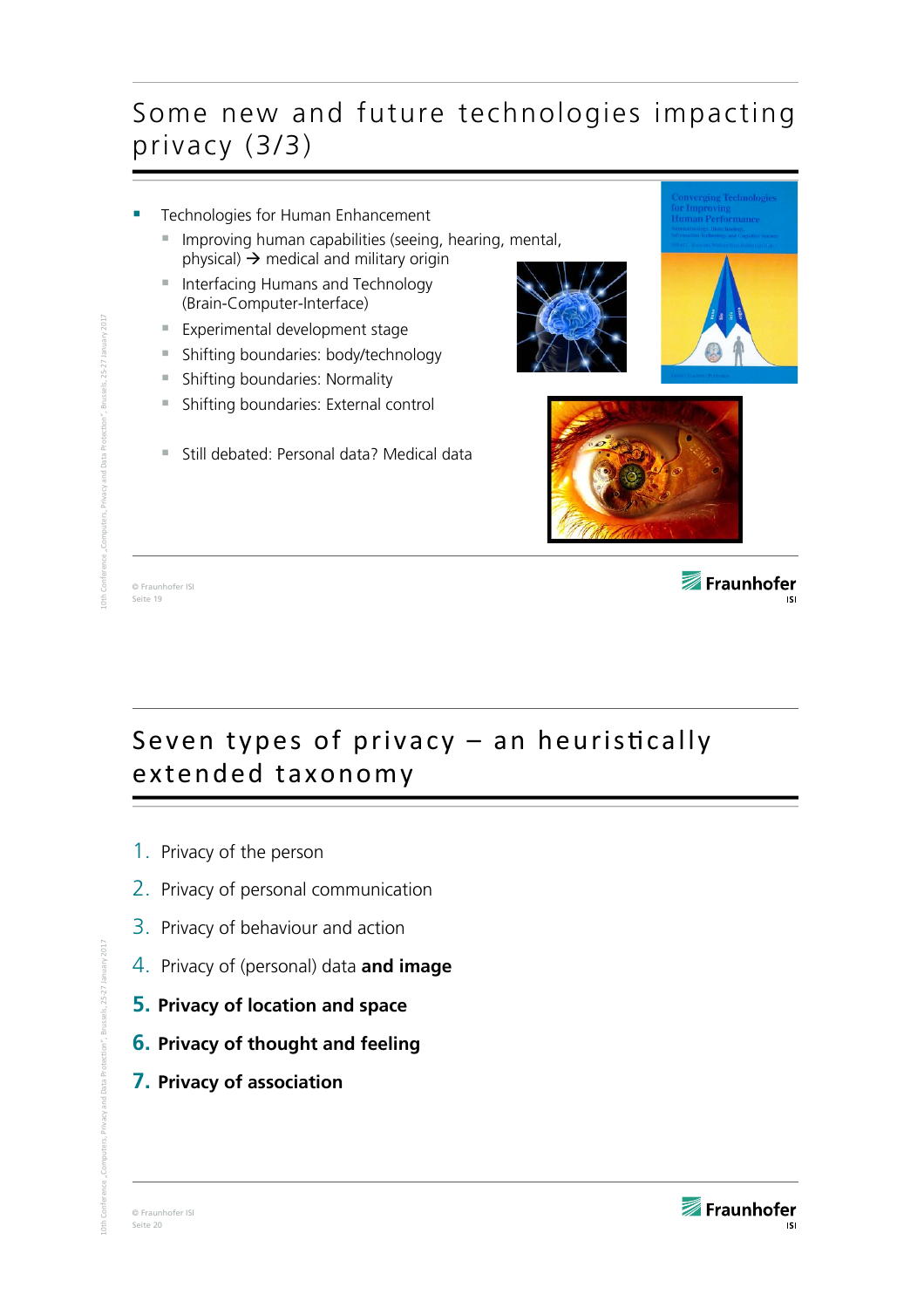# Privacy impacts of selected future technologies

| <b>Technology</b>                  | <b>RFID enabled</b><br>travel docu-<br>ments | <b>Smart</b><br><b>surveillance</b><br>technologies | <b>Second gener-</b><br>ation biometrics | <b>Next gene-</b><br><b>ration DNA</b><br>sequencing | <b>Human</b><br>enhancement<br>technologies |
|------------------------------------|----------------------------------------------|-----------------------------------------------------|------------------------------------------|------------------------------------------------------|---------------------------------------------|
| <b>Dimension</b>                   | Short term                                   | Short to<br>medium term                             | <b>Medium term</b>                       | <b>Medium to</b><br>long term                        | Long term                                   |
| Privacy of data and<br>image       | X                                            | X                                                   | X                                        | X                                                    | X                                           |
| Privacy of behaviour<br>and action | X                                            | X                                                   | $\mathsf{x}$                             | X                                                    | X                                           |
| Privacy of location and<br>space   | X                                            | X                                                   | X                                        | X                                                    |                                             |
| Privacy of association             |                                              | X                                                   | $\boldsymbol{\mathsf{x}}$                | $\boldsymbol{\mathsf{x}}$                            |                                             |
| Privacy of the person              |                                              | X                                                   | X                                        | X                                                    | X                                           |
| Privacy of<br>communication        |                                              |                                                     | X                                        |                                                      | X                                           |
| Privacy of thought and<br>feelings |                                              |                                                     | X                                        |                                                      | X                                           |
|                                    |                                              |                                                     |                                          |                                                      |                                             |

© Fraunhofer ISI Seite 21

Fraunhofer

# Summary

- Personal data is becoming richer
	- Directly through new sensors collecting more personal data
	- Indirectly through intelligent combination of personal data (big data mining, profiling, …)
	- $\rightarrow$  Associations between individuals and groups become more important
- As technologies shift the border between technology and human
	- Not only bodily integrity (privacy of the person) are impacted but also
	- Mental states (privacy of thoughts and feelings)
	- $\rightarrow$  Rather an ethical than a data protection issue
- "Seven types of Privacy" took this development into account.
- Koops et als.' typology further extend and systematize this approach